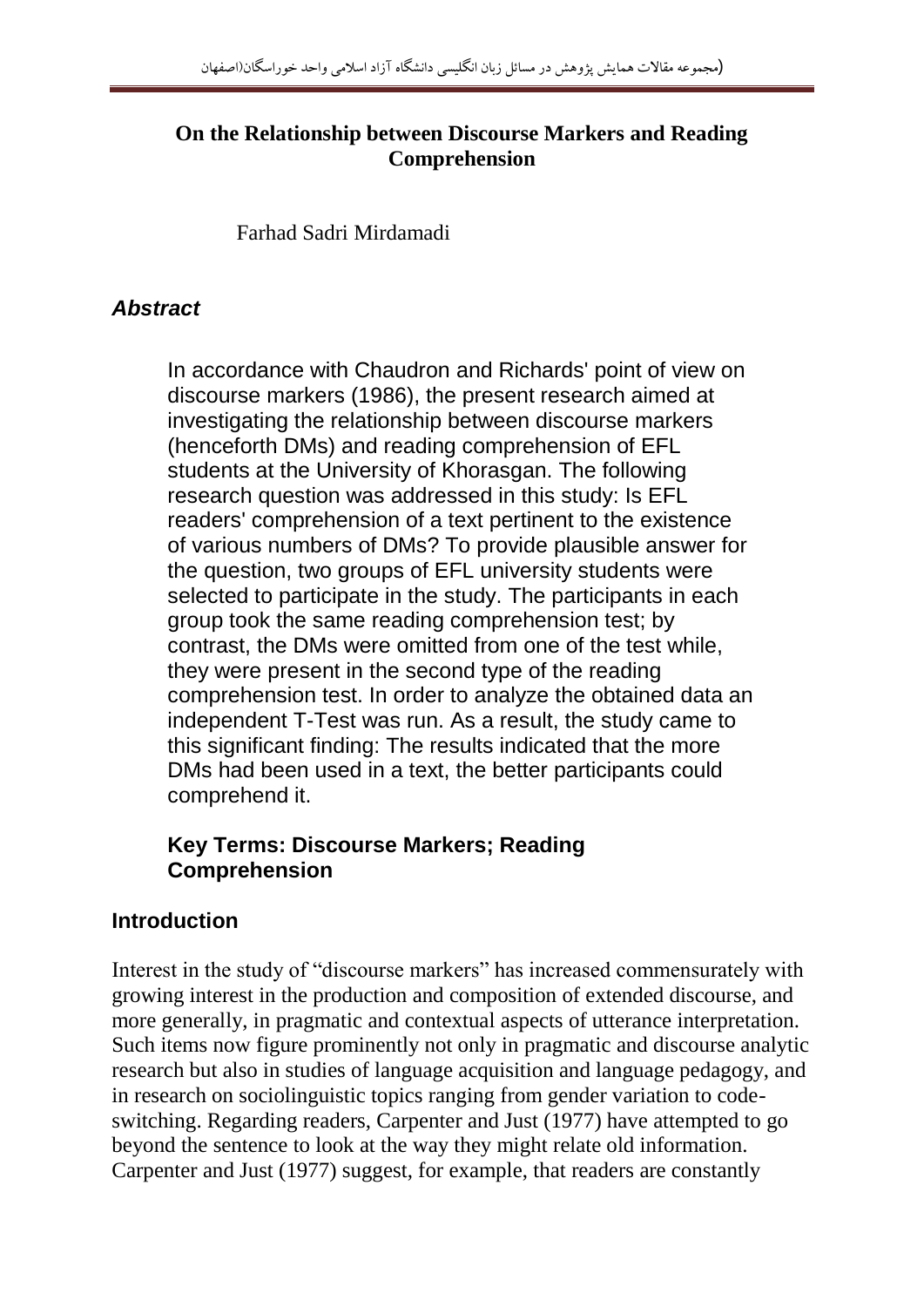attempting to integrate new information with the ongoing text, and that such integration is facilitated at points where a linking relation can be made. Thus, one would predict that explicit connections across text−in the form, for example, of marking of rhetorical relationships and other forms of text coherence might aid the reader in its processing. Following the same line of research, discourse markers (hereafter DMs) functioning as such explicit connections seem legitimate entities to be examined. The spotlight of this article is put on the relevance of the number of DMs and reading comprehension.

### **Reading Comprehension**

In many parts of the world, a reading knowledge of a foreign language is often important in academic studies, professional success, and in personal development. This is particularly true of English as so much professional, technical and scientific literature is published in English today. Yet despite this specific need for the foreign language, it is the common experience, at least of EFL teachers that most students fail to learn to read adequately in the foreign language, let alone to read to learn.

 In spite of the wide range of definitions given by the specialists in the field, there is no one agreed-upon definition of reading comprehension. Chastain (1988) refers to reading as a passive receptive skill. But considering the abilities and activities that come into play in reading with comprehension, it will become evident that reading is not passive. As Chastain (1988, p.3) believes, "second language students need to learn to read for communication and to read greater and greater quantities of authentic materials." Correspondingly, Widdowson (1979) advances a definition: "the process of getting linguistic information via print" (Widdowson, 1979, p.24).

Regardless of taking on a specific approach to reading comprehension, readers are expected to benefit from linguistic marking of text structures, owing to the fact that the markers equip them with extra help in construction of the text representation. One such marking is represented by DMs although there is a debate over what these markers are and how they help readers with their comprehension of texts if they ever do it. DMs as the focal point of this research will be spelled out throughout the following section.

### **Discourse Markers**

To figure out the configurations of a discourse, one is in need of recovering relations across discourse spans formulated by a writers and speakers. They, and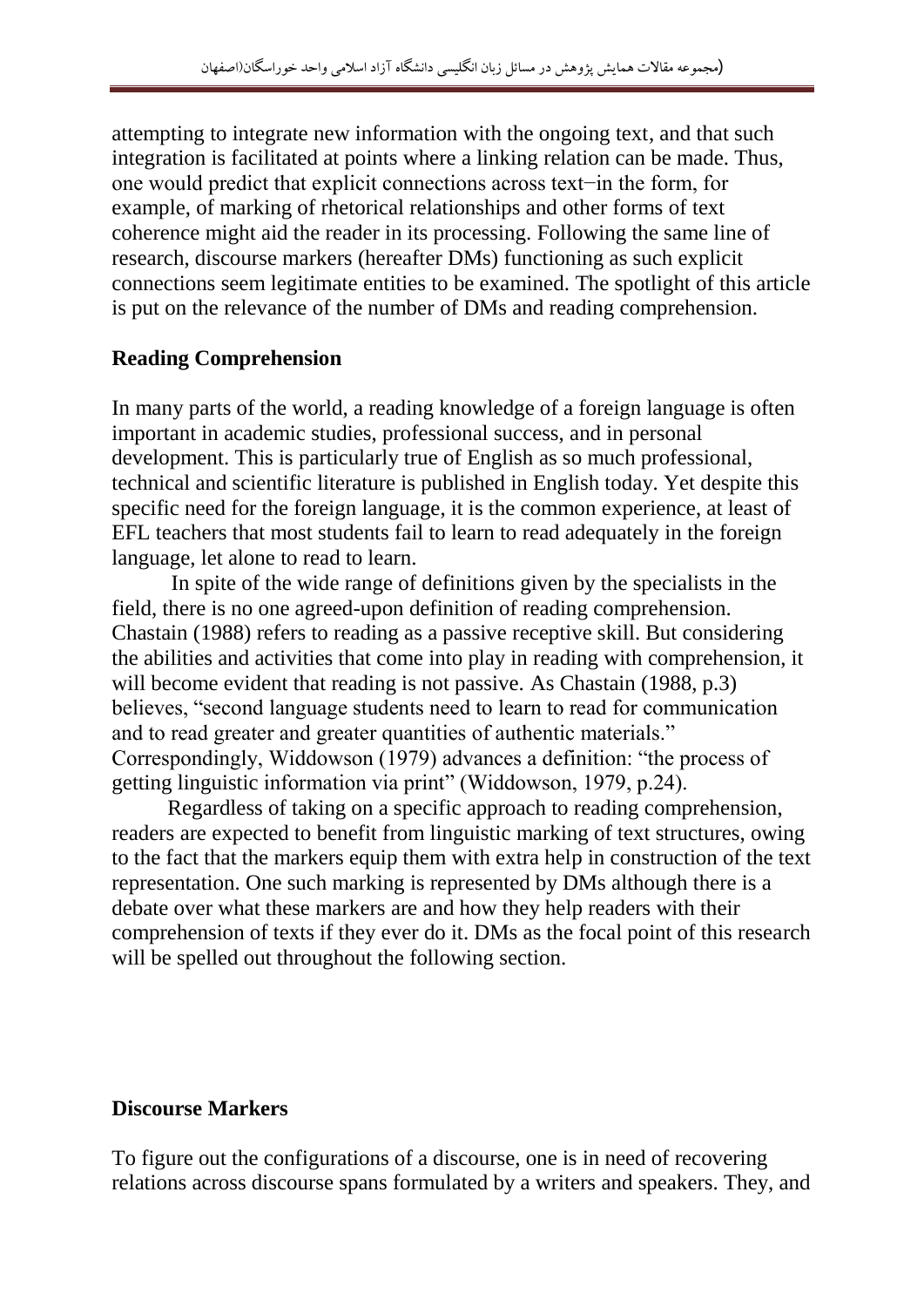very often do, help the readers and listeners along by providing explicit lexical signals of the intended discourse relations through employing DMs. These discourse connections are given by various labels by different researchers, namely discourse connectives, pragmatic connectives, sentence connectives, cue phrases (Fraser, 1999); discourse particles and discourse operators (Schoroup, 1999).

 Schiffrin (1987, p.2) declares DMs to be "sequentially dependent units of discourse." Following his definition of DMs, Schiffrin suggests that each DM has a core meaning and her primary interest is in the ways in which DMs function to establish coherent relations. Fraser (1990), going into further details, gives a more redundant account of DMs, reporting that the term discourse marker covers a heterogeneous set of words and phrases ranging from those widely accepted as discourse markers like the coordinate conjunctions *and*, *or* and but to the less accepted interjections, *well*, *oh*, verbs, *look*, *see*, and phrases like *to repeat, what I mean to say, overall*. Hansen (1997, p.160), correspondingly, holds that DMs are: "linguistic items of reliable scope, and whose primary function is connective." Redeker (1990) labels DMs as discourse operators and defines these as "linguistic signals of textual coherence links" (P.1139).

Clearly, no definition seems to win a universal acceptance in view of the unresolved theoretical differences and varying background assumptions that inform these definitions. There is also a wide disagreement about the nature of the connections DMs express, the nature and extent of the elements connected, and the grammatical status of the DM category. An inconvenient result of such disagreement is that the items (and uses of items) designated by the term DM on one definition sometimes overlap only minimally with those designated on another definition. Equally inconvenient is the fact that the referential overlap between the term DM and other similar terms, such as pragmatic marker and pragmatic particle, can in some cases be as great as that between variant definitions of the term DM itself. (Schoroup 1999, p.251)

In any event, despite disagreements and debates over an exact definition of DMs, there is great agreement as to the properties of DMs and it is commonly admitted that connectivity, optionality, non-truth conditionality, initiality and information processing are among the main functions of DMs (Schoroup, 1999, p.230).

#### **Theoretical Framework**

Of the different trends and approaches emerging from studies on DMs, According to Chaudron and Richards (1986), discourse markers are divided in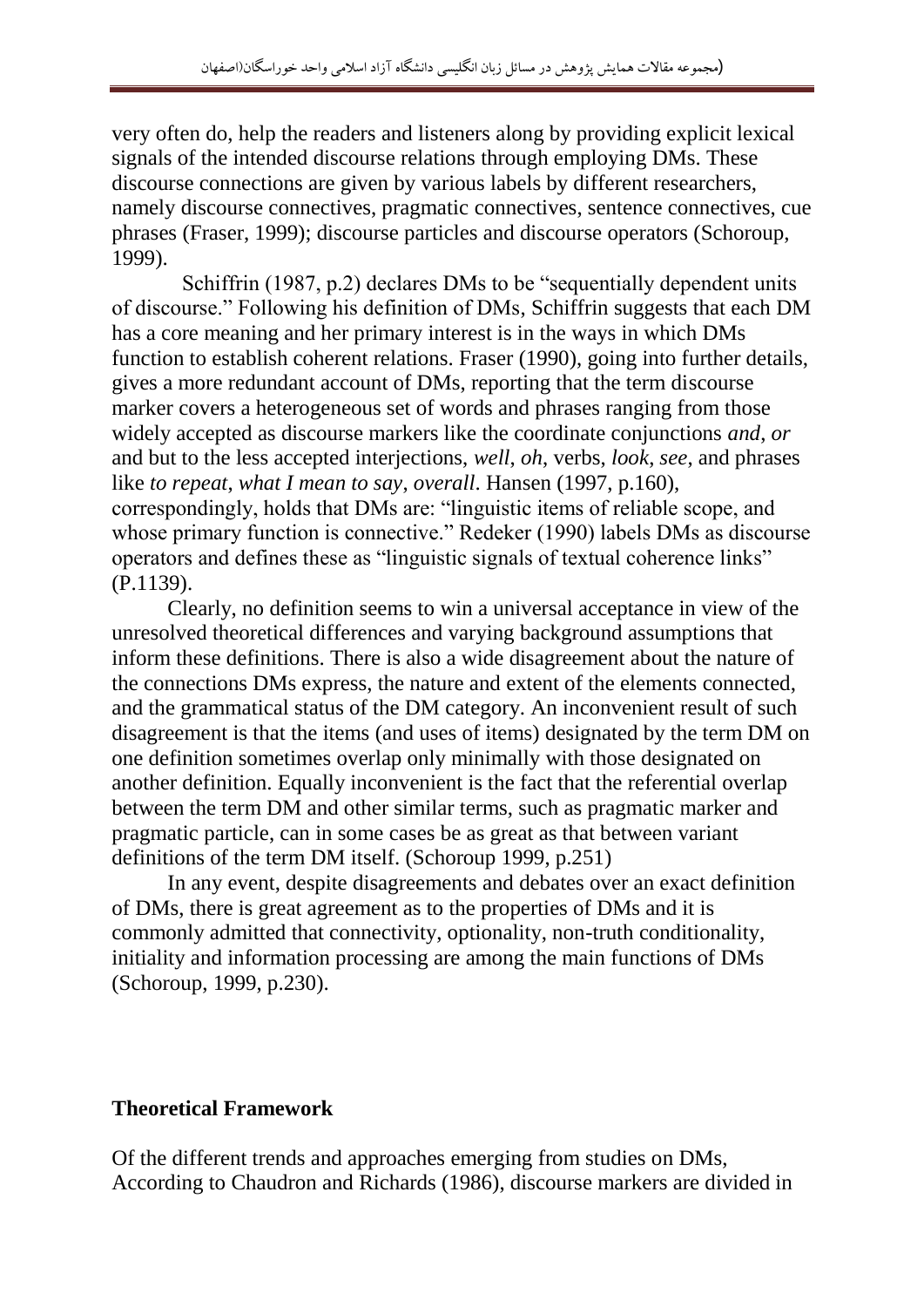two groups. What is going to be stated here is their classification; Macro DMs and Micro DMs.

 Macro DMs indicate the overall organization of lectures through highlighting major information and sequencing or importance of that information. In fact they are the signals or metastatements about the major propositions. On the contrary, micro – markers such as 'well', 'so', 'now', 'yknow' are those which indicate link between sentences within the lecture or which function as filler. Micro – markers signal lower level of information in the text. They are principally used to fill pauses giving listeners more time to process pieces of discourse. On the basis of the above remarks, and the purpose of this study, DMs were adopted as what Chaudron and Richards had provided (micro and macro discourse markers).

#### **Purpose and Research Question**

The major purpose of this study was to investigate the role of discourse markers (DMs) in reading comprehension of EFL Iranian university students thus, the findings of this effort would mostly contribute to answering the following question:

1.Is EFL readers' comprehension of a text related to the numbers of DMs in a text?

Considering the aforementioned question, one null hypothesis was set forth to be investigated. It is as follows:

> 1. The EFL readers' comprehension of a text does not significantly relate to the number of DMs in a text.

#### **Participants**

The population from which the participants were selected included 60 male and female students from Khorasgan University. They were all senior students majoring in English translation and had already passed a number of courses in reading comprehension and writing. They were in the same class and they had randomly divided into 2 groups of 30, group A and group B. Group A received a text with micro and macro discourse markers, and group B received the same text but with the only difference, that the discourse markers had been omitted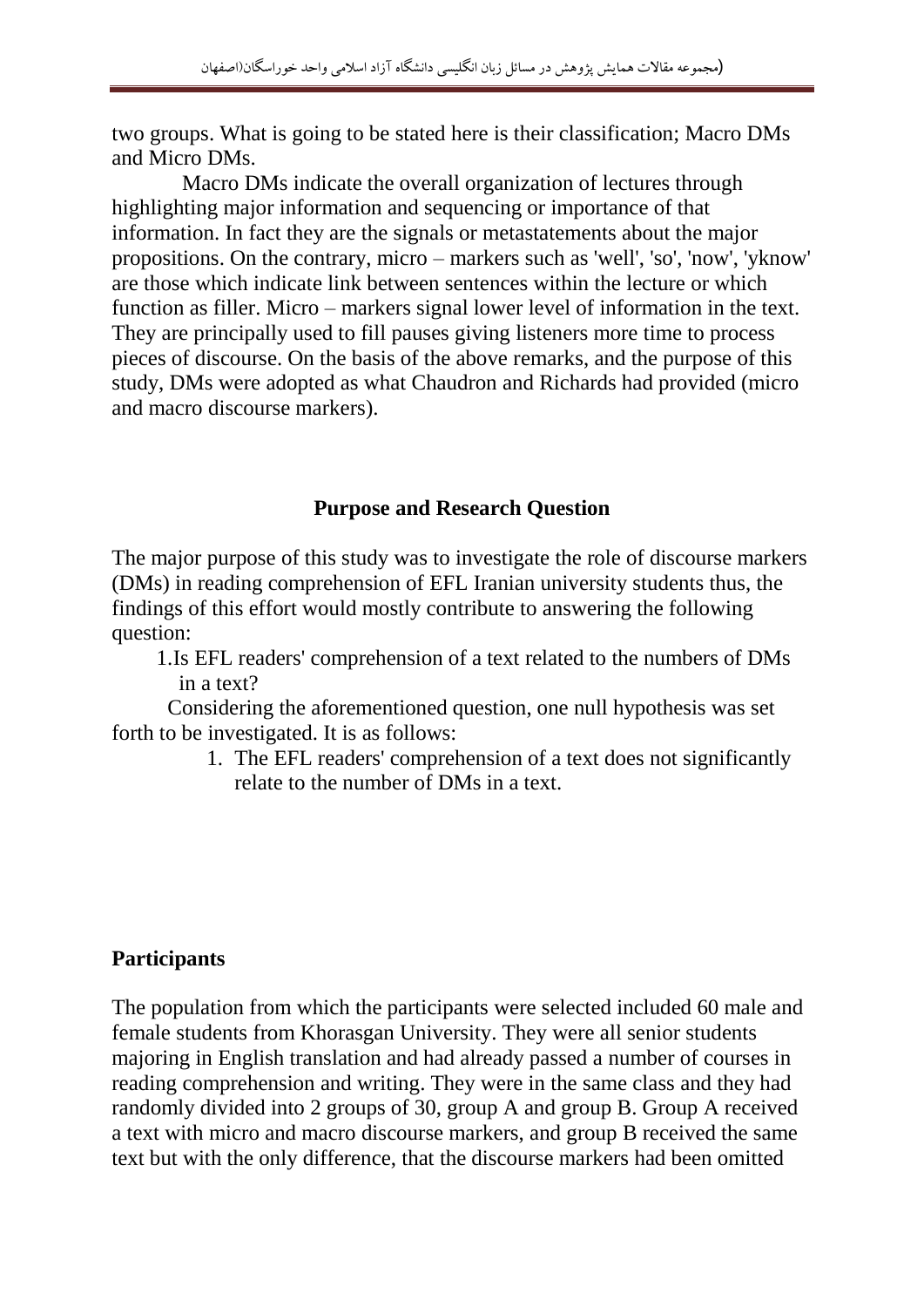from the text. They were asked to read their own texts, and then answered the questions.

# **Materials**

About 1000 words (15 minutes of voice) were recorded, and then transcribed from one of the lectures of Dr. Afghari, a linguistic professor at the university of Khorasgan, Esfahan, while he was delivering a lecture in one of his MA sociolinguistic classes.2 samples were made from the text; the first one was exactly his voice transcription with the presence of DMs. In the second text, DMs were omitted. One questionnaire with 20 questions was made. Then it was distributed among group A and B, and they were asked to read the reading comprehension text first, and then answer the questions.

### **Procedure**

As it was noted in the earlier sections the questionnaire consisted of 20 multiple choice questions; in respect of the scoring procedures, each question was assigned a single point and the score obtained on the whole test was out of 20.

# **Results**

Regarding the null hypothesis, an independent T-Test was conducted to compare the means of two sub-test results representing GA's and GB's performances on passages incorporating unequal numbers of DMs.

The following tables present the findings from the independent T-Test:

|          | Mean       | Std.<br>Deviation | <b>Std.</b> Error<br>Mean |
|----------|------------|-------------------|---------------------------|
| Pair 1 A | 13.8000 30 | 3.04450           | .55585                    |
| B        | 7.3333 30  | 2.82029           | .51491                    |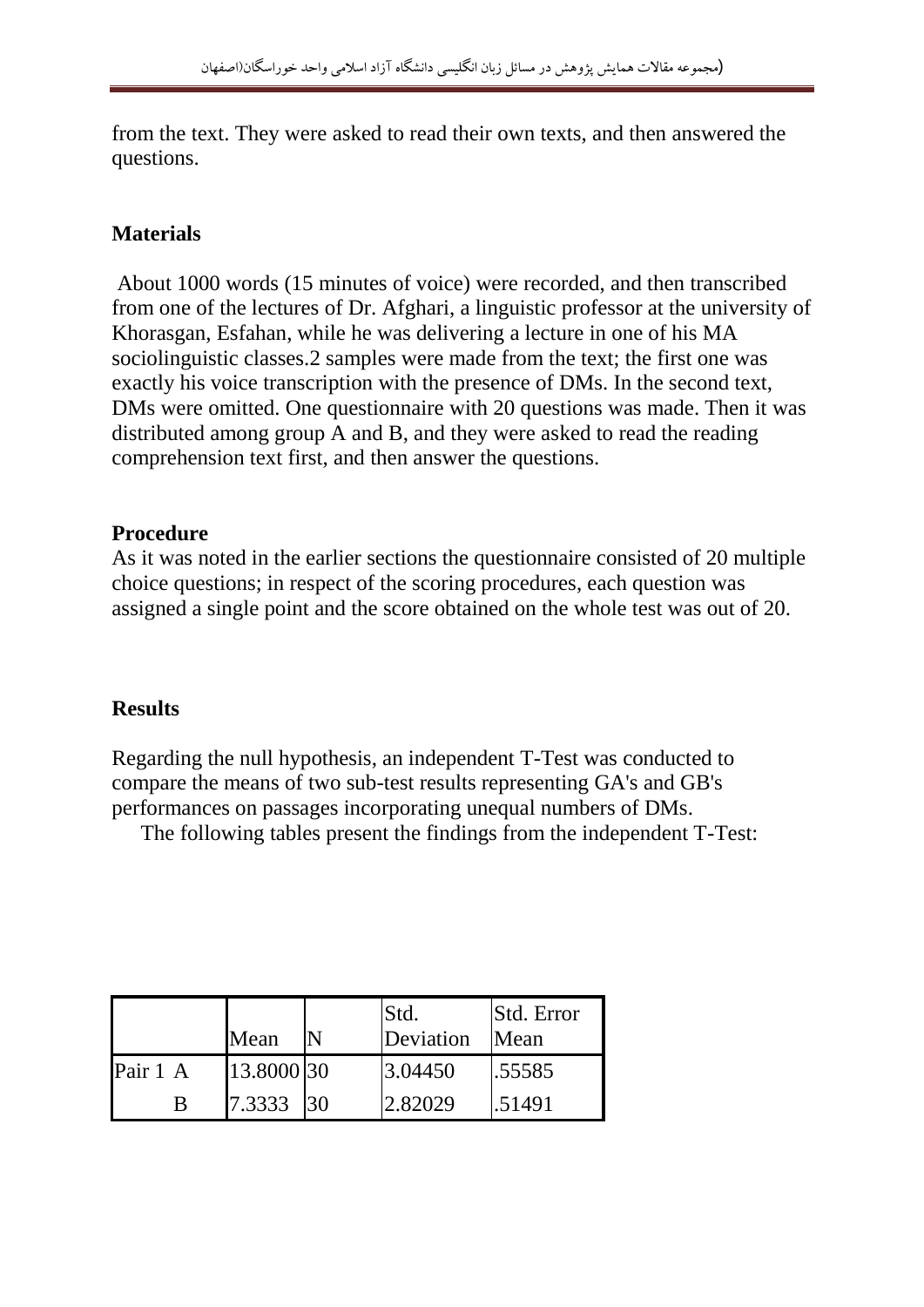Looking at the Table, one can clearly see that the mean scores GA has gained on the passage including a larger number of DMs (13.80) exceeds the one they have obtained on the passage containing a fewer number of DMs (7.33), indicating that GA has been more at ease with the text including a larger number of DMs. Having scanned the statistics of the independent T Test, we need to determine if the difference across the variables is considerable. Thereby, the next table clearly illustrates the significance of the resulting difference.

|               | <b>Paired Differences</b> |           |               |                               |                         |                  |    |         |     |
|---------------|---------------------------|-----------|---------------|-------------------------------|-------------------------|------------------|----|---------|-----|
|               |                           | Std.      | Std.<br>Error | 95%<br>Interval<br>Difference | Confidence<br>the<br>of |                  |    | Sig.    | 2-l |
|               | Mean                      | Deviation | Mean          | Lower                         | <b>Upper</b>            | It               | df | tailed) |     |
| Pair 1 A<br>B | $-6.46667$                | 3.88395   | .70911        | 5.01638                       | 7.91696                 | 9.11<br><b>O</b> | 29 | .000    |     |

Generally, provided that confidence interval of difference does not contain zero and significance value be less than the alpha level of test, it can be concluded that the difference between two variables is significant. Accepting that and taking a second look at the T-Test table, one can undoubtedly observe that both of the above-mentioned conditions are met in this test, that is, confidence interval of difference does not contain zero (upper=7.91 and lower= 5.01) and significance value of the test is much less than the alpha level of the test  $(0.00<0.05)$ .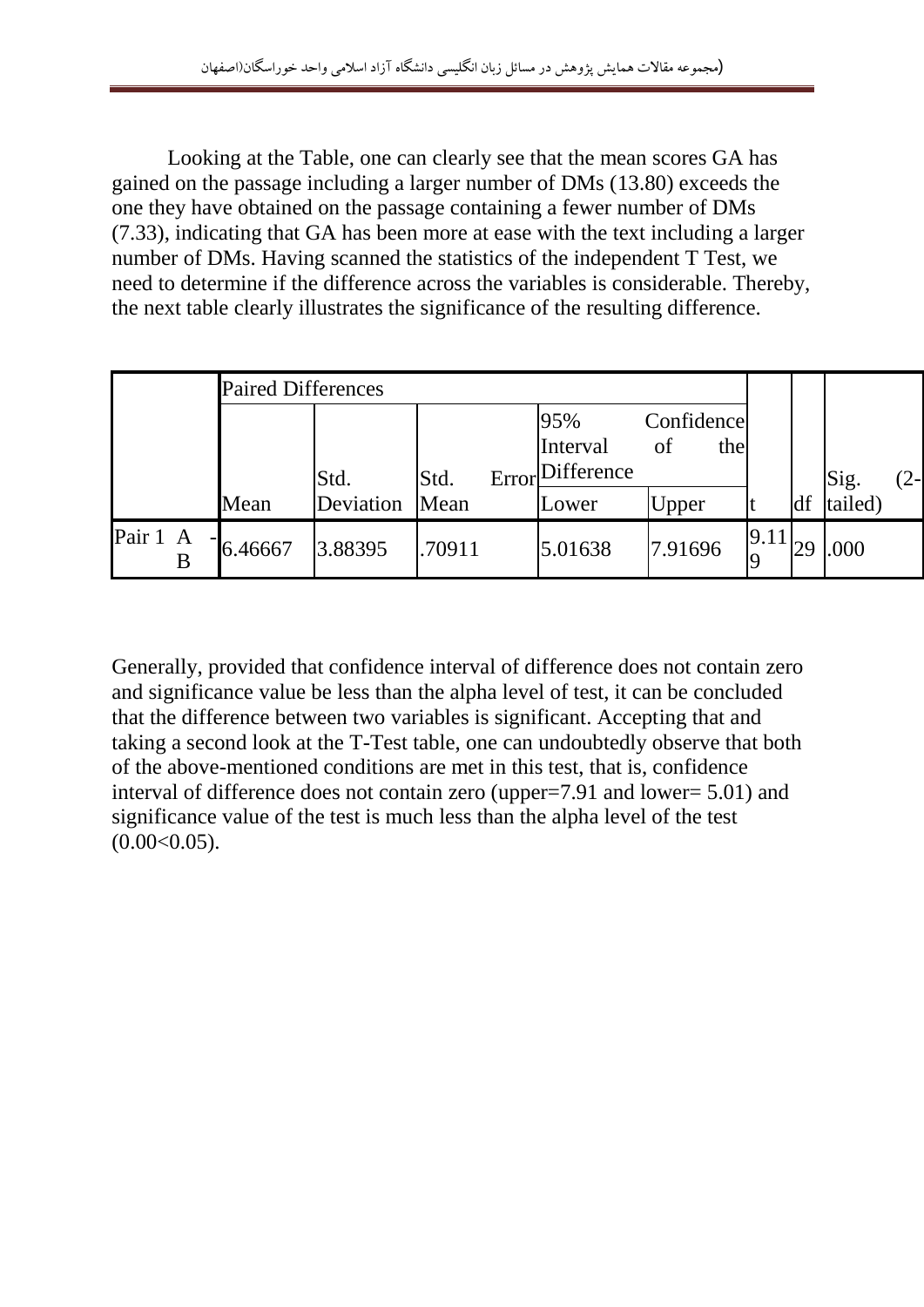

All together, the more the number of DMs, the better the learners' performances were. In other words, the reading ability of the learners was significantly in relation with the number of DMs in a text; leading up to rejection of the null hypothesis of the research.

#### **Conclusion**

In this inquiry I have made attempts to shed light on the relationships between DMs and the reading ability of EFL university learners. In this respect, a set of theoretically relevant propositions were considered; a set of data were collected and a set of results were obtained. The tie-in between the number of DMs involved in a text and the reading ability of the participants was examined in the light of independent T- Test that had been conducted above. The findings came out to be in favor of a larger number i.e., the participants revealed better performances on the passage containing a larger number of DMs. This paved the way for the rejection of the null hypothesis of the study, as a result, DMs play a facilitating role in the comprehension of a text; consequently, the number of DMs can be effective in further facilitating and smoothing of the reading process. That is to say, a rise in the number of DMs can also increase the revelation of the rhetorical structure of a text and thereby increase the level of facility these markers equip the readers with. In fact, a fewer number of DMs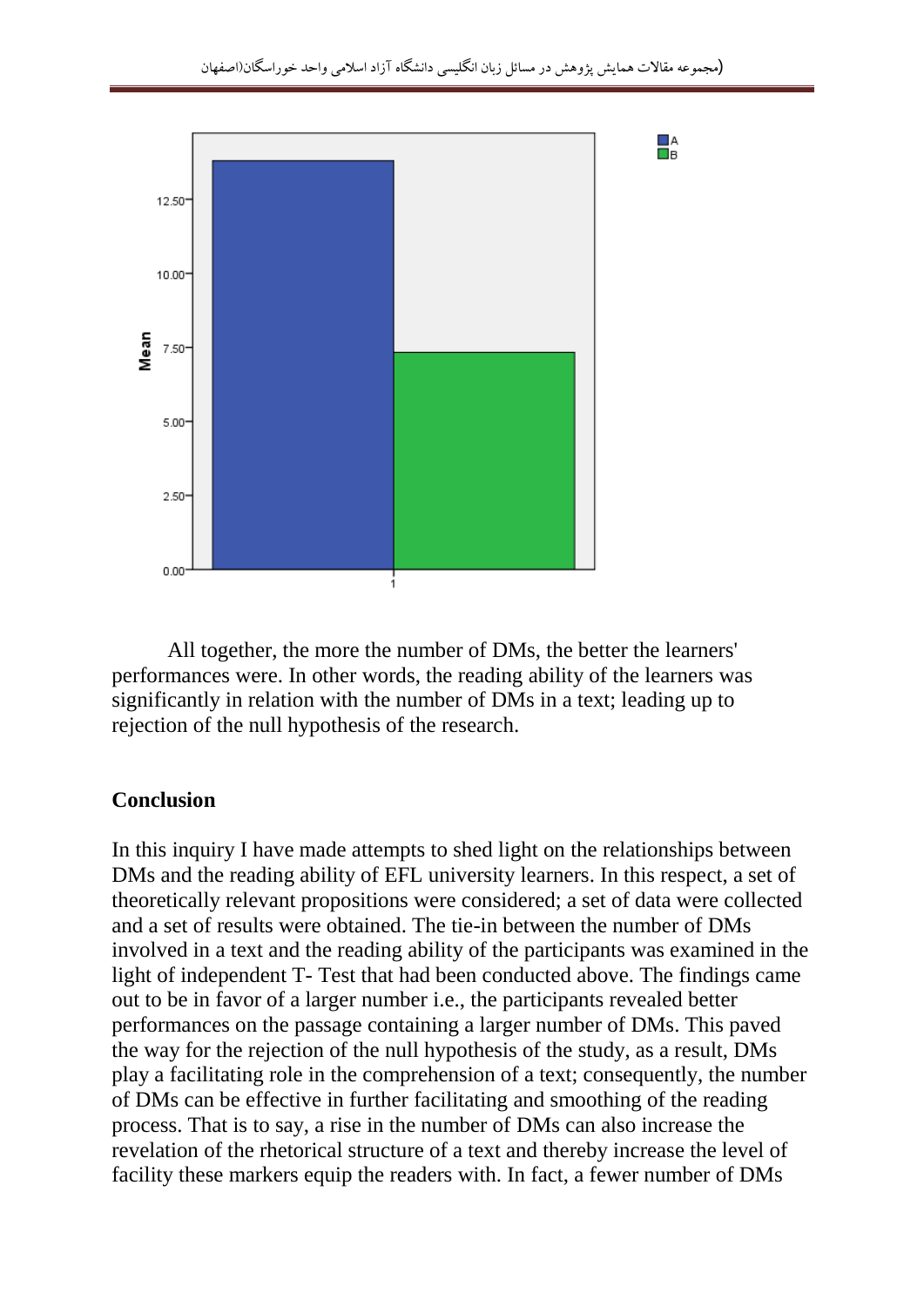seems not to hinder the comprehension of a text, but it may hinder expansion of the possibilities for the semantic relationship between the elements they associate.

### **References**

Brown, G. Yule, G. (1983). *Discourse Analysis.* Cambridge: Cambridge University Press.

Carpenter, P. A., & Just, M. A. (1977). *Reading Comprehension as the Eyes See It*. In M. A. Just and P. A. Carpenter (Eds.), Cognitive Processes in Comprehension. Hillsdale, Erlbaum.

Chastain, K. (1988). *The development of Modern Language Skills: Theory to Practice*. Philadelphia: The center for Curriculum Development, Inc.

Chaudron, c. and J.C. Richards (1986). *The Effect of Discourse Marker on the Comprehension of Lectures*: Applied Linguistics. 7,113-127.

Fraser, B. (1990). *An Approach to Discourse Markers.* Journal of Pragmatics, 14, 383-395.

Fraser, B. (1999). *What are Discourse Markers?* Journal of Pragmatics, 31 (7), 931-952.

Grabe, W. (1991). *Current Developments in Second Language Reading Research*. TESOL Quarterly, 25 (3), 375-396.

Hansen, M. B. M. (1997). *Alors and Donc in Spoken French: A Reanalysis*. Journal of Pragmatics, 28, 153-187.

Muniandy, A. V. A (2002). *Electronic-discourse (E-discourse): Spoken, written or a new hybrid*. Faculty of Language Studies Universiti Kebangsaan Malaysia, Vol. 17, No. 3

.Redeker, G. (1990). *Ideational and Pragmatic Markers of Discourse Structure*. Journal of Pragmatics, 14, 367-381.

Schiffrin, D. (1987). *Discourse Markers*. Cambridge: Cambridge University Press.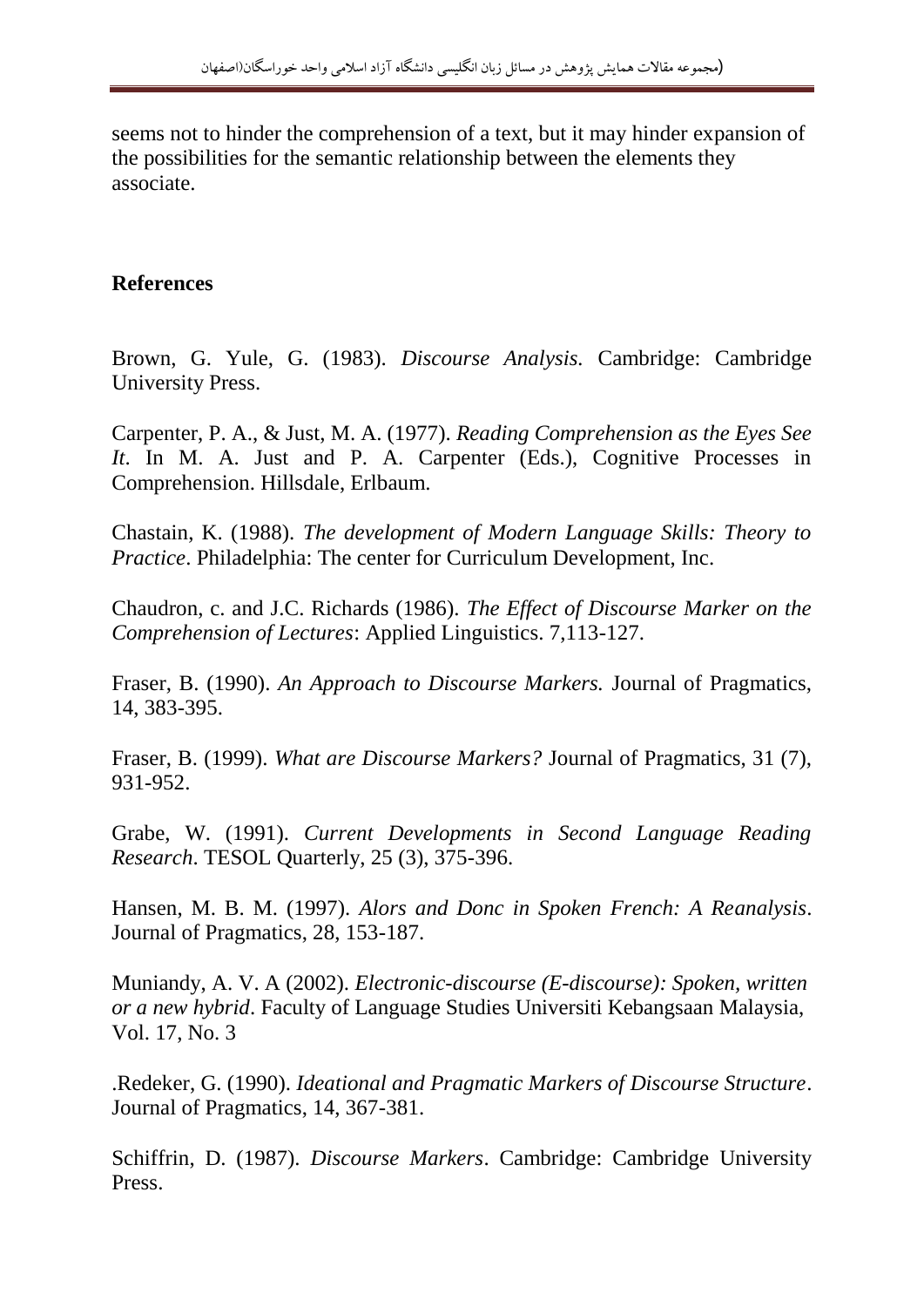Schoroup, L. (1999*). Discourse Markers*. Lingua, 107, 227-265.

Widdowson, H. G. (1979). *The Process and Purpose of Reading.* In Widdowson, H. (Ed.), Explorations in Applied Linguistics, pp. 171-183. Oxford: Oxford University Press

#### **Appendix 1**

Micro DMs (taken from Chaudron and Richards, 1986)

| <b>Macro</b>                                                         |  |  |  |  |
|----------------------------------------------------------------------|--|--|--|--|
| - What I'm going talk about today is sth you probably know sth about |  |  |  |  |
| already                                                              |  |  |  |  |
| - What happened / then/ after that/ was / that                       |  |  |  |  |
| - We'll see that                                                     |  |  |  |  |
| That $\ell$ this is why                                              |  |  |  |  |
| - To begin with                                                      |  |  |  |  |
| The problem / here / was that                                        |  |  |  |  |
| This / that was how                                                  |  |  |  |  |
| The next thing was                                                   |  |  |  |  |
| - This meant that                                                    |  |  |  |  |
| - One of the problems was                                            |  |  |  |  |
| - here was a big problem                                             |  |  |  |  |
| - What we've come to by now was that                                 |  |  |  |  |
| - Another interesting development was                                |  |  |  |  |
| - You probably know that                                             |  |  |  |  |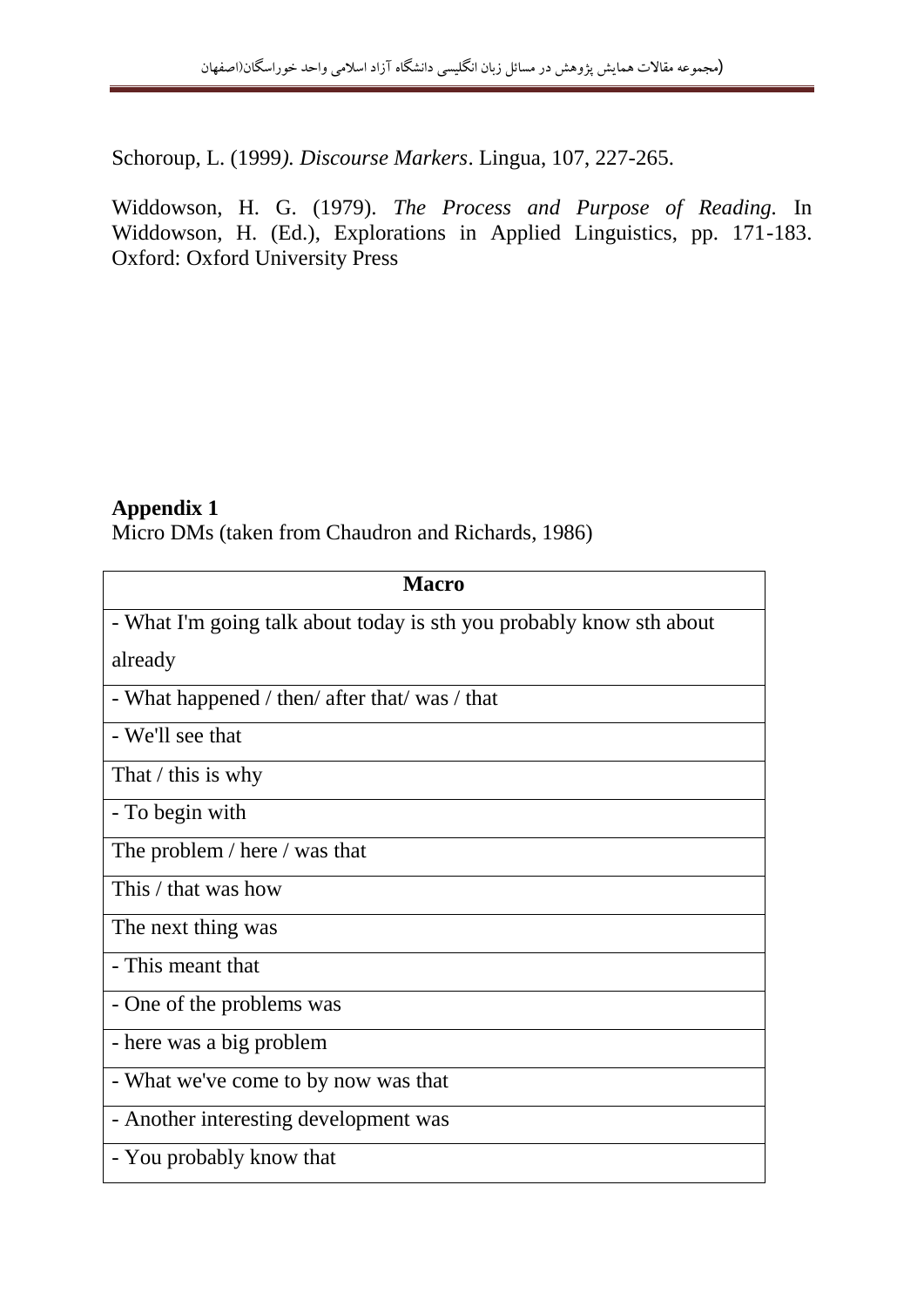| - The surprising thing is               |
|-----------------------------------------|
| - As you may have heard                 |
| - Now where are we                      |
| - This is how it came about             |
| - You can imagine what happened next    |
| - in this way                           |
| - It is really very interesting that    |
| - This is not the end of the story      |
| - our story doesn't finish there        |
| - And that's all we'll talk about today |

# **Appendix 2**

Micro DMs (taken from Chaudron and Richards, 1986)

| <b>Micro</b> |                |          |                |  |
|--------------|----------------|----------|----------------|--|
| Segmentation | Temporal       |          | Causal         |  |
| Well         | Of that time   |          | So             |  |
| Ok           | And            |          | Then           |  |
| <b>Now</b>   | After this     |          | <b>Because</b> |  |
| And          | For the moment |          |                |  |
| All right    | eventually     |          |                |  |
| Wright       |                |          |                |  |
| Contrast     |                | Emphasis |                |  |